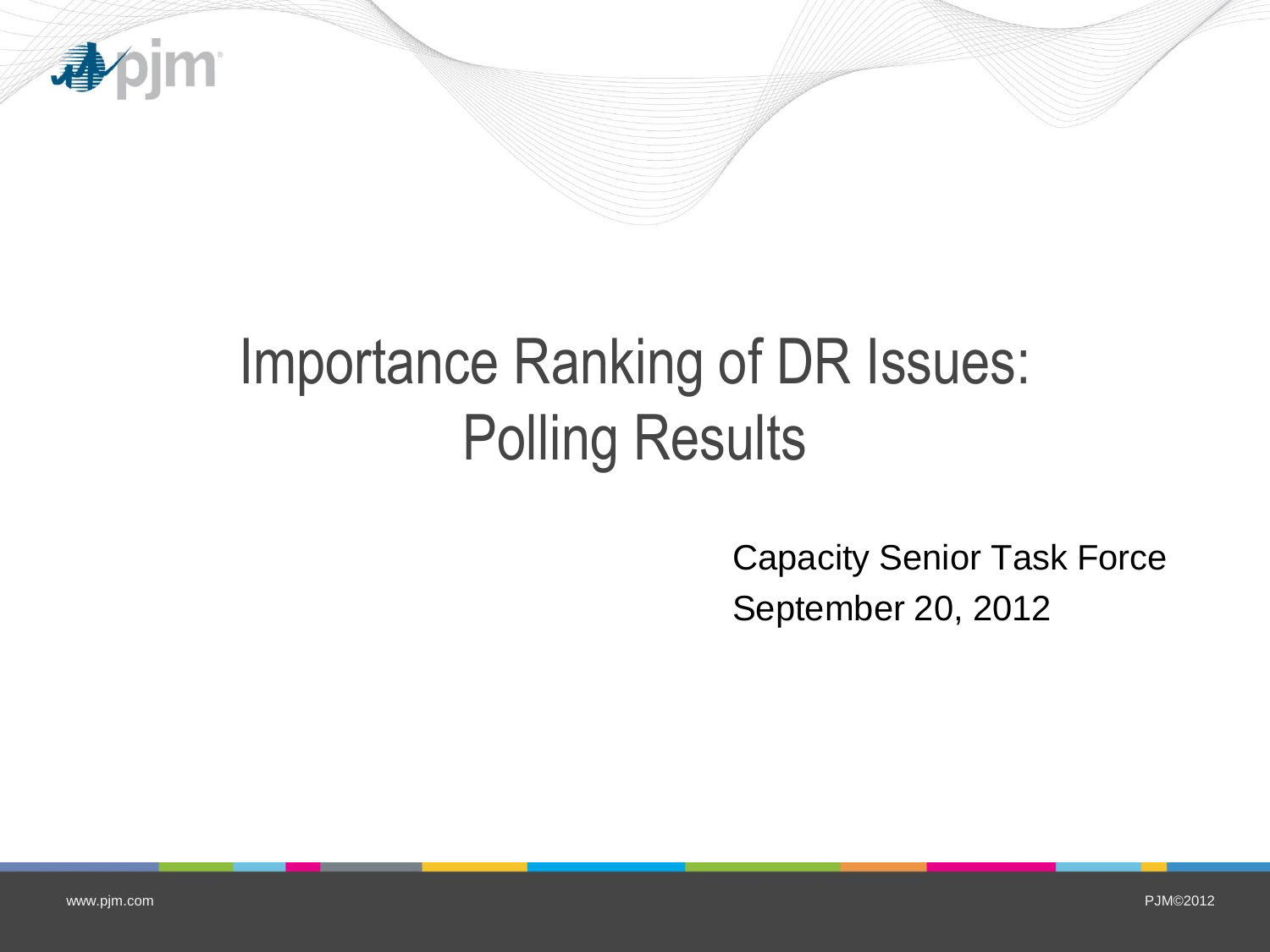



| $\textsf{Is}$ sue # | <b>Item</b>                                                                                                                                                             | <b>Ranking Score</b><br>$ $ (Lower score = More important) $ $ | <b>Priority</b><br>Ranking |
|---------------------|-------------------------------------------------------------------------------------------------------------------------------------------------------------------------|----------------------------------------------------------------|----------------------------|
| 3                   | Interaction of Peak Load Contribution ("PLC") with end-user RPM cost<br>assignment and DR Resource RPM revenue, and implication to DR<br>resource auction participation | 63                                                             |                            |
| $\overline{2}$      | <b>DR Resource Testing</b>                                                                                                                                              | 73                                                             |                            |
| 5                   | Measurement and Verification of different PJM resources and<br>products                                                                                                 | 74                                                             |                            |
| 6                   | DR Notification time During Non-Critical Summer Hours                                                                                                                   | 94                                                             |                            |
| 4                   | Process for DR Resources to change commitment to higher<br>curtailment products in subsequent Delivery-Year auctions                                                    | 106                                                            |                            |
|                     | Auditing of DR Contracts                                                                                                                                                | 108                                                            |                            |
|                     | Review assumptions used in DR Saturation studies                                                                                                                        | 117                                                            |                            |

\*Ranking Score was calculated by multiplying the number of tallies for each selection by the ranking number (1...7). The lower the ranking score, the more important the issue.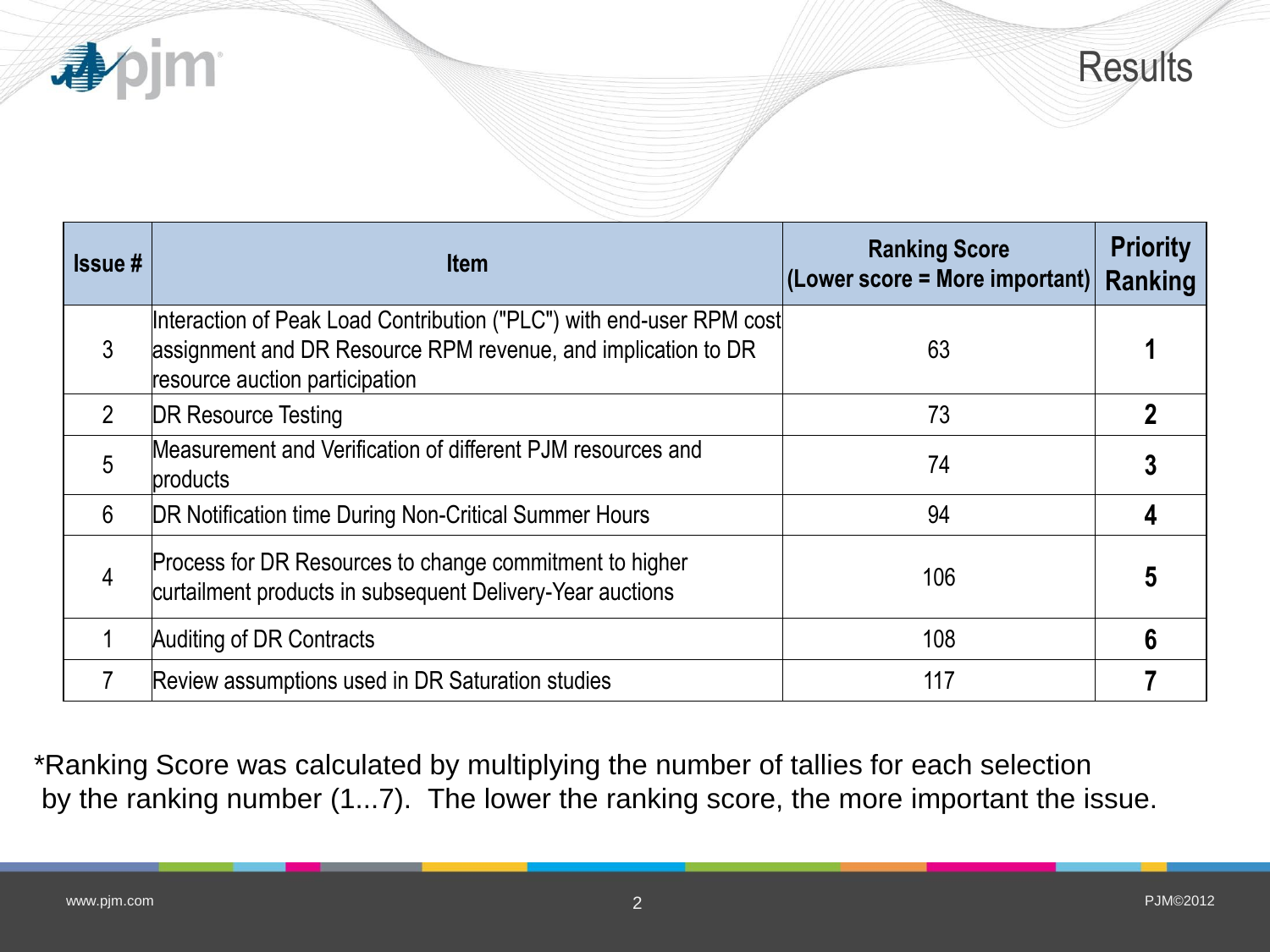

## **DR Issues: Importance Ranking**